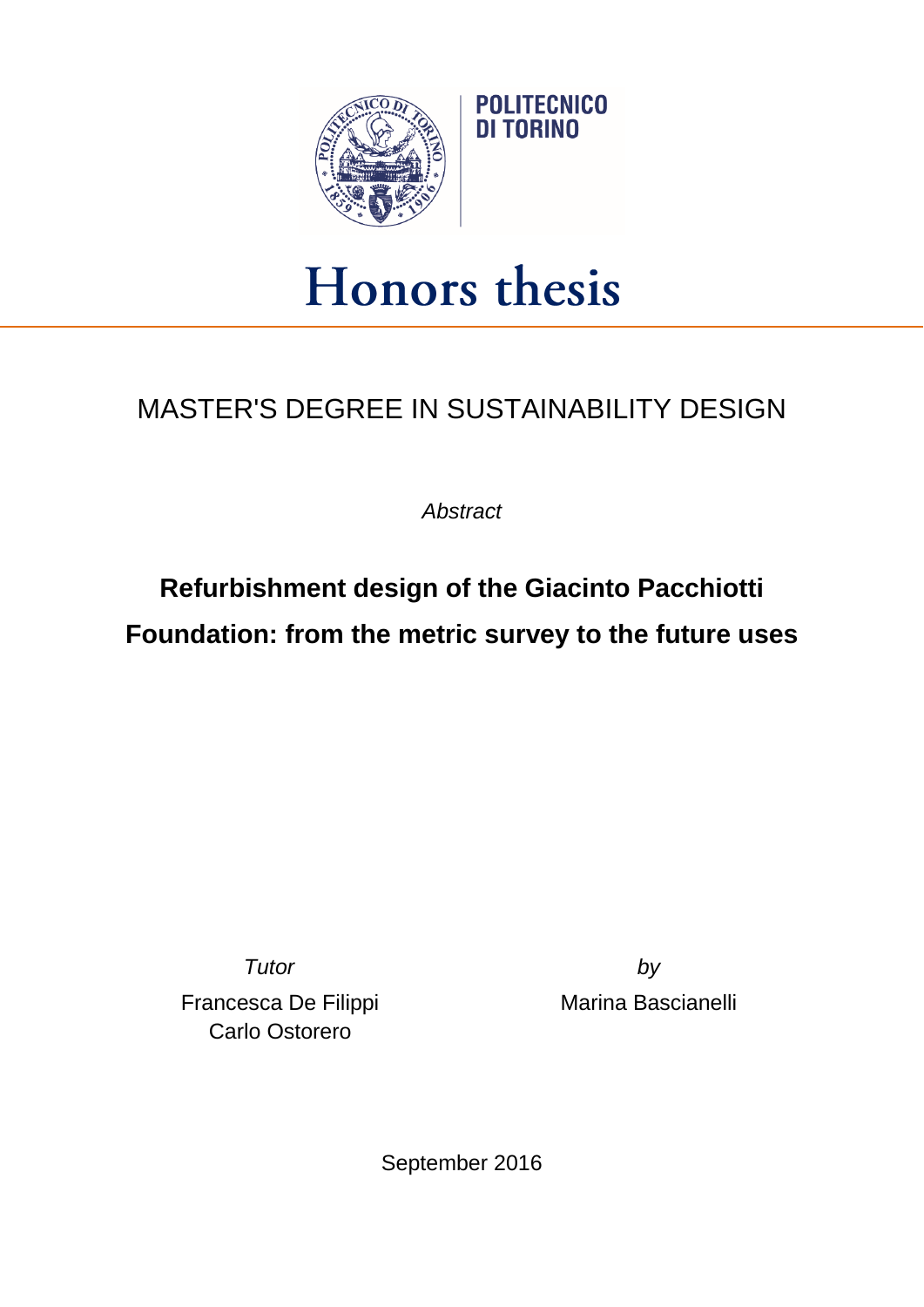The thesis is focused on the refurbishment of the Giacinto Pacchiotti Foundation's property in Giaveno which consists of: the main building, which host the educational activities and the headquarters of many associations, the so-called neo-romanesque canopy, the building so-called farmstead, and a large proportion of vegetation respectively park on the front, and playing fields in the back of the complex.

The buildings and the park of the Foundation are bound *ope legis* in the list of the cultural heritage and environmental goods.

Because of the sociocultural importance of the structure, the thesis project is not only focused on the preservation of the typological, aesthetic and functional appearance, but it also examines the needs and conditions of the environment of the placed in which it is located.

The current heterogeneous and multiplicity of functions, in some cases uneven and not appropriate with the didactic mission of the Foundation, has carried out some previous analysis of the project which led to a reorganisation and functional rationalise of the whole building.



Satellite photo, marked in red the project intervention area.

\_\_\_\_\_\_\_\_\_\_\_\_\_\_\_\_\_\_\_



Front entrance of the Pacchiotti Institute.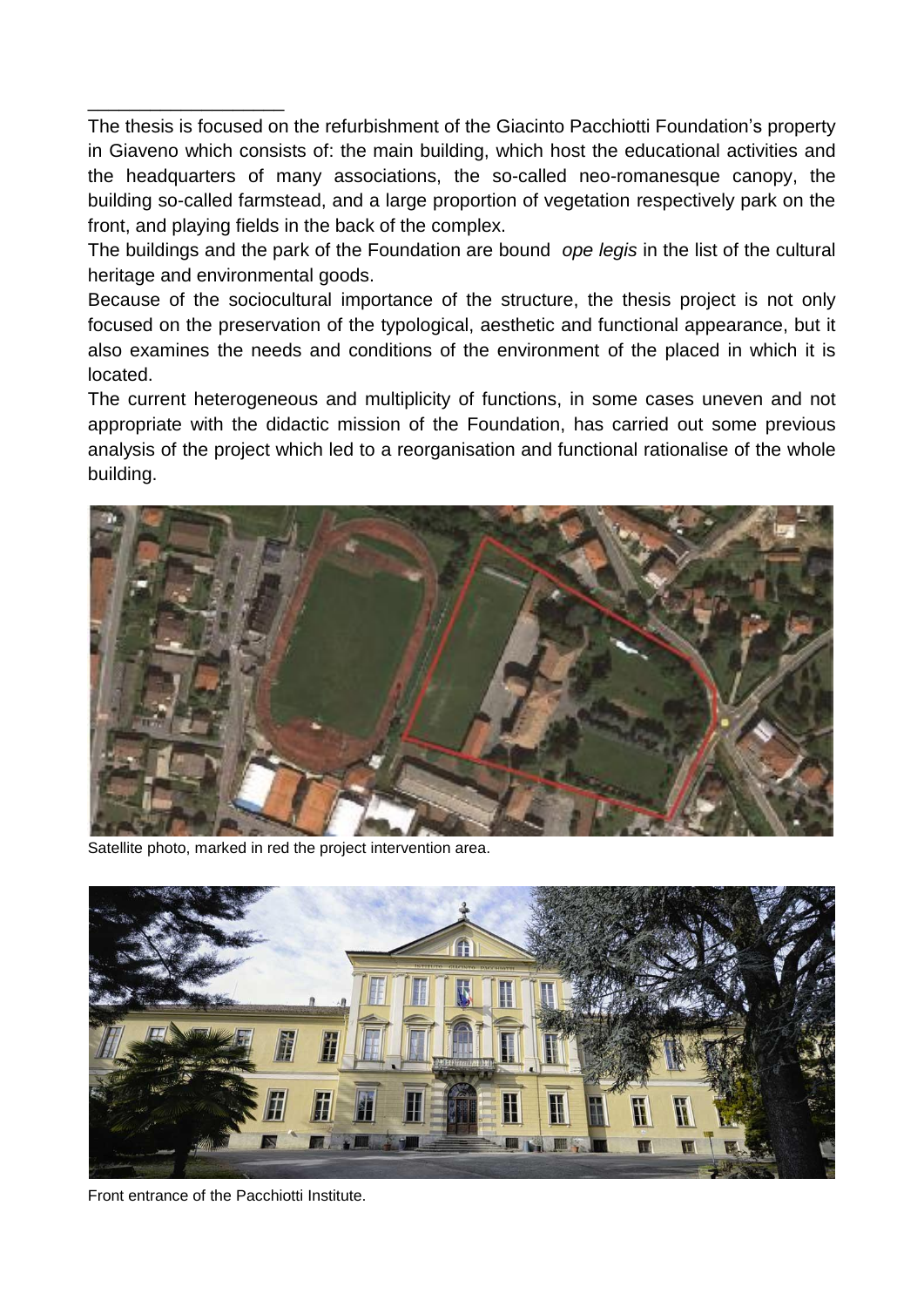The work can be summarized in three main steps:

1. The first phase was about the knowledge of the history and of the place, in order to understand how the Pacchiotti Foundation it's related with the context from the beginning of its activities to the present day.

The historical analysis was conducted in the first place on Giaveno's territory, to understand in what context I was going to work and later in the specific area of the intervention in which was analyzed the most relevant historical events of the Foundation: from the will of Giacinto Pacchiotti, in which he expressed the will of the construction of the building, in more recent times.

Giacinto Pacchiotti, canon of the Giaveno Collegiata, was the only heir of his family and he gave to the charity all of his assets, with an holographic will. In the will most significant was the desire of founding a professional training institution and introductions to work for the young people of the Val Sangone that became successively merit for the entire community.



founder of the Institute.



Giacinto Pacchiotti, **Historic photo of the Pacchiotti Institute.** 

2. The second phase was about the survey: in the first place of the whole building and then of the other part of the complex.

The survey was a direct one, personally performed with traditional instruments.

Because of the accuracy required in order to reach a precise survey and the large size of the structure, as well as its area of pertinance, it took a lot of time to complete this step.

Then the whole survey was drawn in CAD in different scales, according to what I wanted to highlight. It was also analyzed the backbone and vaults present in the building; the latter was returned in 3D to study the geometry.



3D model of the vault.